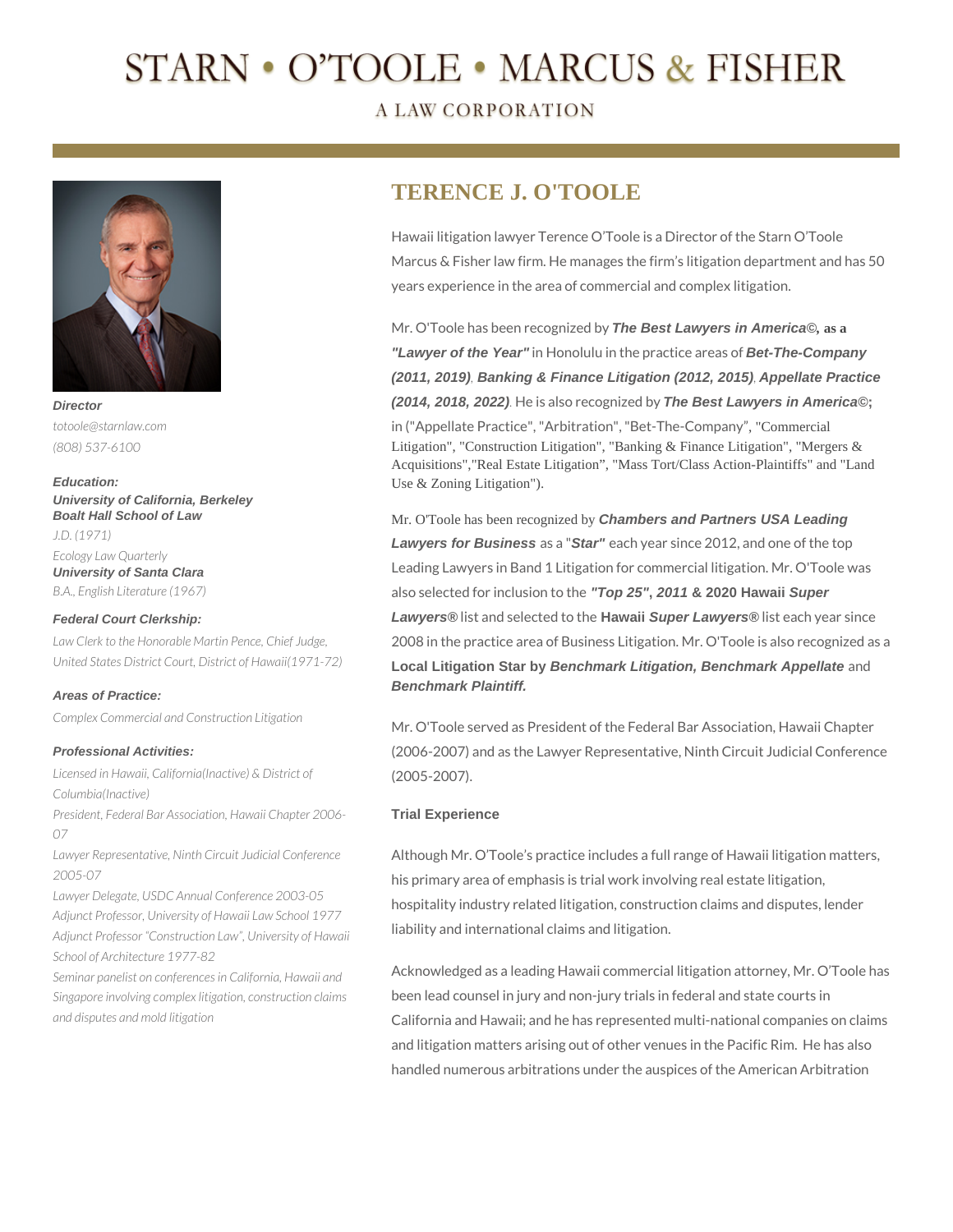Association and similar organizations.

**Some examples of Mr. O'Toole's work include:**

**Hotel & Hospitality Industry Litigation**. Represented local, national and international companies involved in the hotel and hospitality industry, including owners and operators of hotels and resorts. Representation has included disputes involving owner-operator agreements and consumer class action involving mold related issues.

**Lender Liability Litigation**. Represents major local, national and international banks in lender related disputes, including complex lender liability cases tried to juries in Hawaii and California.

**Construction Claims and Disputes**. Represented owners/developers, national and international architectural, engineering and construction firms in building failure, environmental issues, construction deficiency and delay damage claims in California, Hawaii and the Pacific Basin.

**Real Estate Litigation and Disputes**. Representation involves a wide range of clients and issues, including development rights, governmental permitting and entitlement issues and environmental issues.

**Corporate Litigation**. Represented publicly traded and local companies in disputes involving shareholder rights, corporate governance and control related matters.

**Wrongful Termination/Employment Disputes**. Represented employers and employees in actions involving sex, race and age discrimination and wrongful termination.

**Americans with Disabilities Act.** Represented local, national and international companies in ADA matters including federal court claims tried to a jury.

**Representative Clients Include**: Hilton Hotels, Bank of Hawaii, American Savings Bank, Safeway, Intrawest, Ledcor Construction, Aston Hotels & Resorts, ResortQuest Hawaii, Kuilima Resort Company and Wal-Mart.

#### **What People Say About Mr. O'Toole:**

*"Mr. O'Toole is an experienced, no-nonsense, practical litigator... I have no hesitation in providing an unqualified recommendation of Mr. O'Toole." The Best Lawyers of America©,* Client Comment

*Litigation department manager Terence O'Toole is "amazingly talented in depositions and always manages to get pertinent information for cases." He has recently handled a number of complex and high-value matters for many of the firm's key clients.* Chambers and Partners, USA Directory for America's Leading Lawyers for